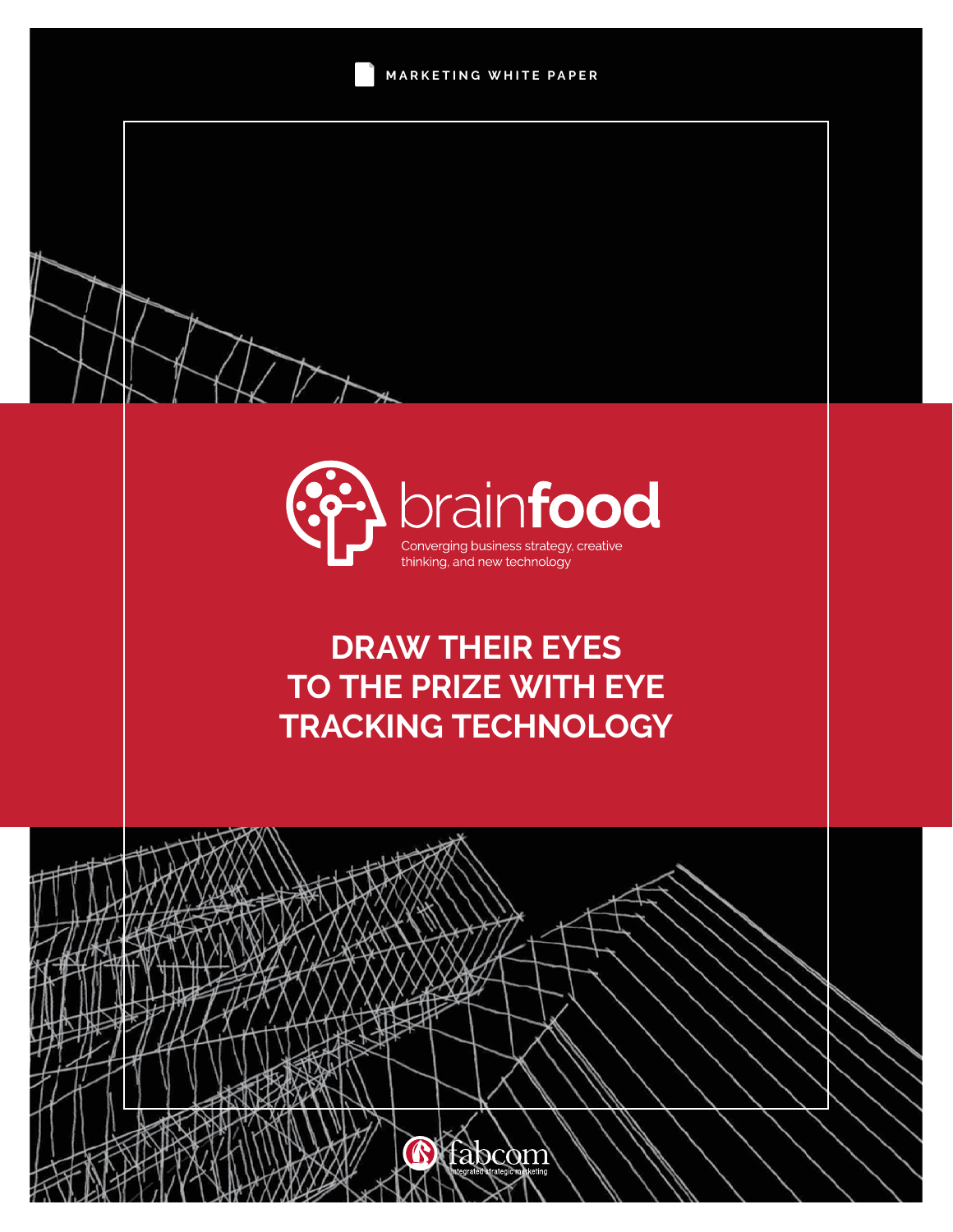## **ENSURE YOUR MARKETING INITIATIVES ACHIEVE THEIR GOALS**

FabCom's integrated technology for eye tracking, and our deep experience in effective, compelling research, has allowed us to develop unique insights and consistent successes—for our marketing and advertising clients. When combined with our proprietary, scientific process of [Neuromarketology](https://www.neuromarketology.com/)™, eye tracking studies allow us to definitively know your target audiences' emotional connection points and relevant behaviors. This enables us to engineer web pages and other marketing communications that effectively connect brand attributes and powerfully influence desired actions in the most relevant manner for each target audience.

The empirical, heuristic results generated by eye tracking dispels bias which often skews results from research participants. Furthermore, we have found eye tracking to be more time and cost-effective when compared to other neurological research methods in evaluating websites and marketing materials.

Human vision functions in two ways. One, it transmits an image via the eye into the brain. Two, it tries to control both eyes, directing them to the most relevant location at a particular point in time. Eye tracking gives us access to both of these functions. It shows the image sent to the retina followed by the response, including the duration of response time and the path in which the eyes move from one location to another. We can also record data about blink frequency and pupil size, which indicate transitions in the cognitive load.

### 66

*The observer's thought may be followed to some extent from records of eye movement (the thought accompanying the examination of the particular object).*

*Alfred L. Yarbus | Russian Psychologist*

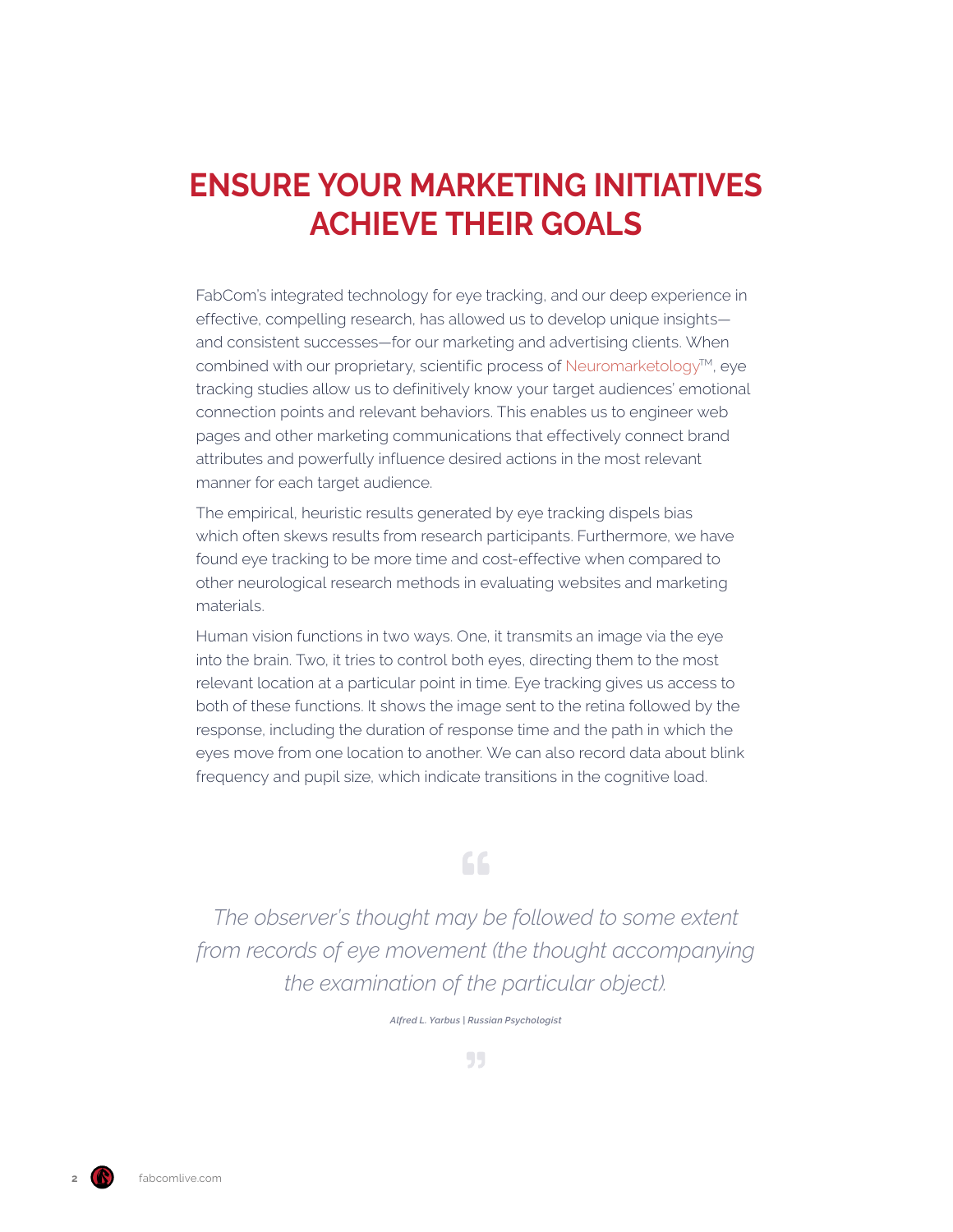#### Eye Tracking Research has a Long—Track Record.

As early as the mid-1800s, studies of eye movement were conducted simply by direct examination using mirrors or short paper strips affixed to the eyeballs (ouch!). In 1879, Parisian scientist Louis-Émile Javal noticed that readers do not smoothly sweep their eyes along the text, as had been assumed until then, but actually make very brief stops called "fixations" and "saccades," which are quick, simultaneous movements of both eyes in the same direction.

Alfred L. Yarbus, a widely quoted Russian psychologist and early pioneer in eye tracking studies, observed that:

"Records of eye movements show that the observer's attention is usually held only by certain elements of the picture...Eye movement reflects the human thought processes; so the observer's thought may be followed to some extent from records of eye movement (the thought accompanying the examination of the particular object). It is easy to determine from these records which elements attract the observer's eye (and, consequently, his thought), in what order, and how often."

#### What Can Eye Tracking Do?

As eye tracking research, utilizing leading-edge technology, makes it possible for us to know precisely where someone is looking—in real time—as they peruse a website or any other marketing communication. The resulting data allows us to develop a comprehensive understanding of prospective customer behavior and predict future responses and intellectual transitions in order to inform the most effective use of design for any visual messaging within the marketing mix.

- Which elements or content attract the most attention?
- To which element or content do customers give the most focus?
- What information is meaningful and understood?
- How do users of your brand communications make decisions and take action?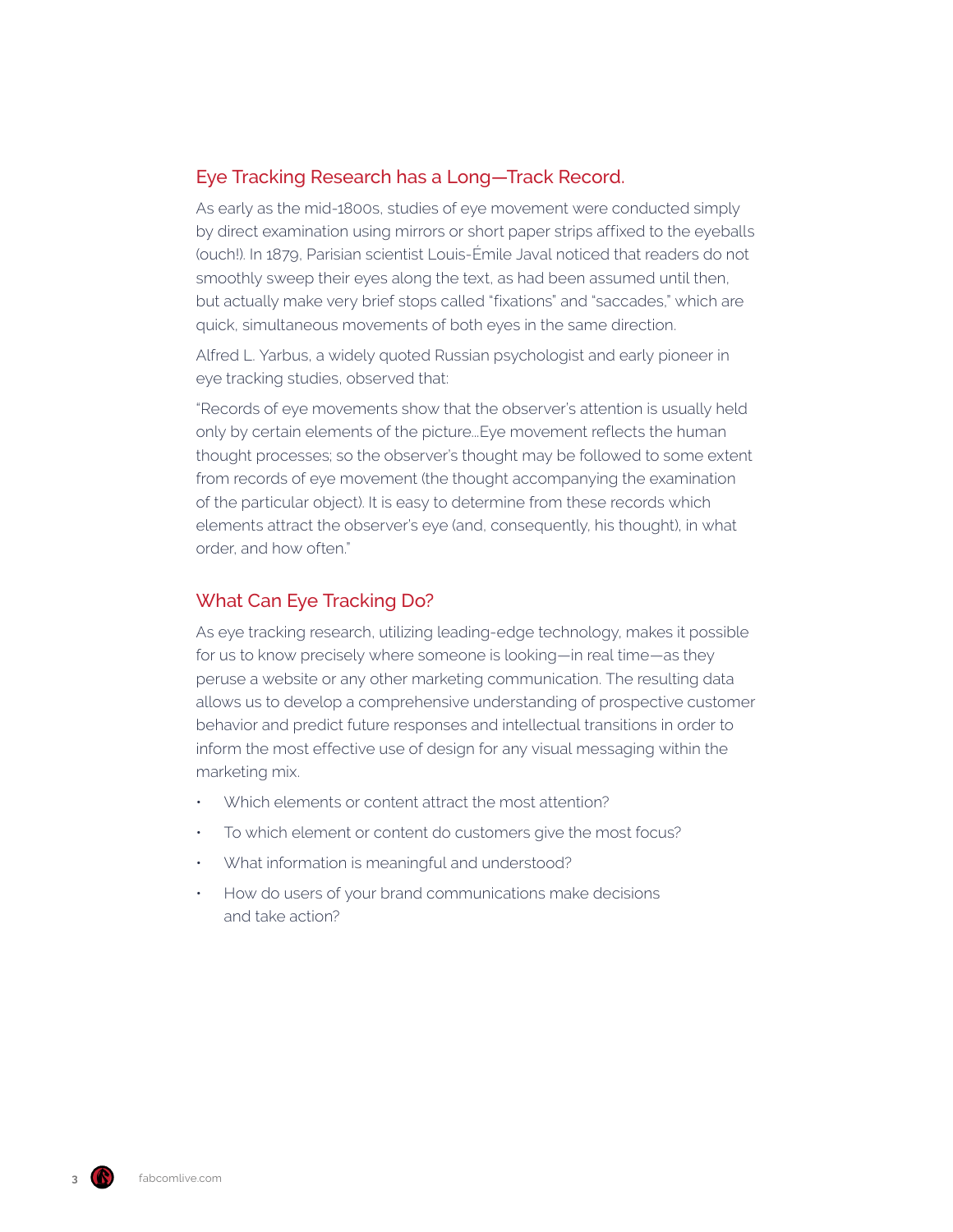Because we can provide our clients with objective and definitive answers to these questions and specific creative direction to achieve their goals, we can help them avoid the most prevalent and dreaded catastrophe in the marketing universe—decisions and design by internal committees, based on personal perceptions and politics. You know the drill.

- The company president who looks at a proposed design and says, "Make the logo larger."
- The guy from accounting who stops you in the hall and says, "Can't you fill up that 'blank space?' We're paying for it, let's use it."
- The vice president who says, "I showed it to my wife and she said..."

In addition to providing specific, optimal quantitative direction driven from the clients actual users when developing marketing creative parameters, our eye tracking research allows FabCom to provide the clients' marketing staff with proven, scientific, unbiased facts. In turn, strategically vetted decisions are protected from those who tend to insert opinions or focus groups that are strategically insignificant between marketing initiatives and the perceptions of target audiences.

Eye tracking assures the methodology of marketing and website usability research, delivering supplemental behavioral data that research subjects cannot necessarily communicate and the researcher is unable to detect using traditional or qualitative processes. It is the only method to measure viewer focus and emotionally visceral, unprompted reactions to [advertising](https://www.fabcomlive.com/phoenix-marketing-advertising-agency-services/advertising-and-marketing-services), both online and offline. Combined with other research modalities, such as observing research participants, eye tracking provides comprehensive and confidently actionable direction to marketers.

#### How Does Eye Tracking Improve Usability?

Rather than simply asking research participants to remember and/or describe their reactions to the test situation and how they engaged with it, eye tracking allows us to assess user behavior, as well as document and aggregate multiple test subjects' actions and reactions in real time. While researchers normally observe faulty recollections and the tendency of participants to say what they think the researcher wants to hear, eye tracking eliminates this cognitive dissonance while revealing insights that traditional research methods usually fail to detect. The derived insights allow us to optimize layout, position, and content hierarchy in order to increase the impact of a brand's communications and influence reader or user response.

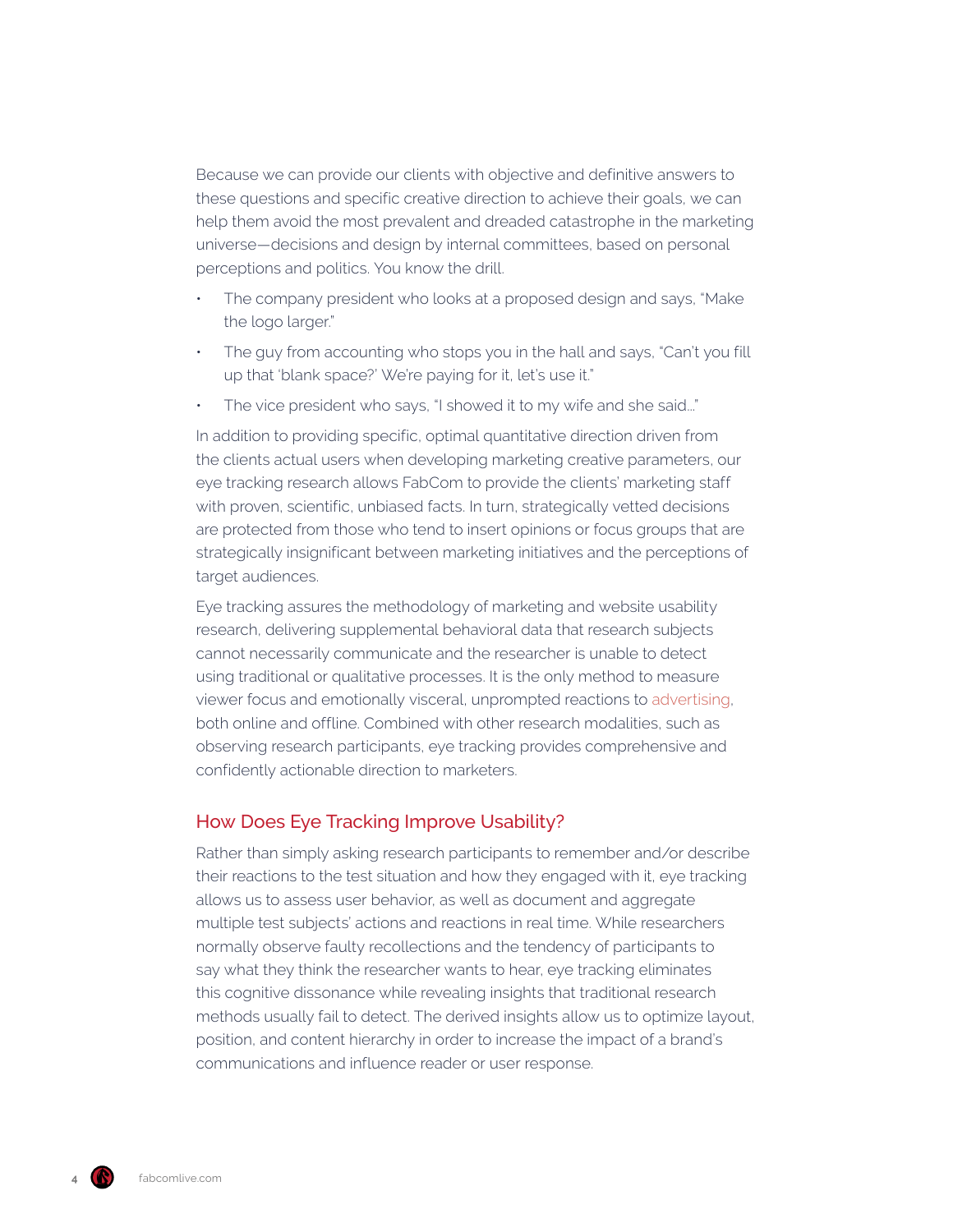#### How Does Someone Typically View a Webpage or Ad?

There is no common pattern to the way someone looks at online or printed pages. For example, they don't first look at the upper-right corner or stop at the bottom of the page. People may first look at the center of the page because text or an image draws their eye. Sometimes they may look for a company logo to be sure they are on the right page.

Readers are more likely to have similar "look patterns" if they are trying to both accomplish the same task within, or from the same piece of communication. But even in these situations, the way they look at certain elements, such as the navigation or search functions, vary between tire-kickers and real, engaged stakeholders. Eye tracking studies and task analysis—coupled with our [Neuromarketing](https://www.neuromarketology.com/) methodology that defines and segments your target audiences—creates more effective online and offline marketing with the type of brand engagement readers and users want and where they want to see it.

As mentioned above, eye movements are typically divided by researchers into fixations—when the eye pauses in a single position, and saccades—when the eye moves to another position. The combination of fixations and saccades is called a "scanpath." Information is transmitted to the brain from the eye during a fixation, but not during a saccade.

As football is often described as a "game of inches," [website and ad design](https://www.fabcomlive.com/phoenix-marketing-advertising-agency-services/website-development-and-ecommerce-development) is a game of fractions of seconds. That's how long you have to grab attention and create engagement. Our studies have revealed that, on average, fixations last for approximately 200 milliseconds (ms) during the text reading and 350 ms while viewing an image. Given these minuscule slices of time, if your website or ad content is not engineered properly, your efforts are doomed to disappoint, fail, and waste resources.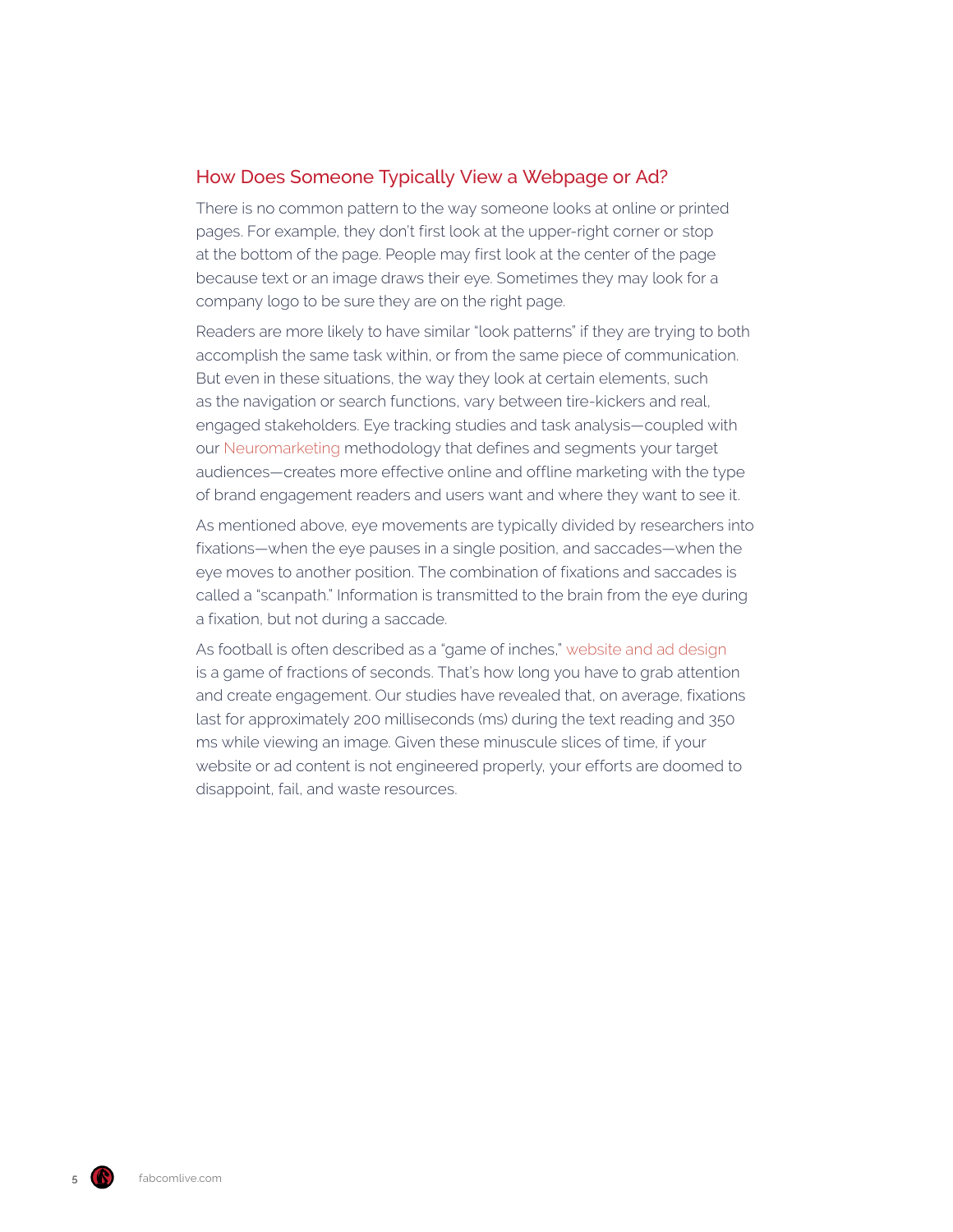#### An Overview of Our Neuromarketology Process

Generally speaking, our eye tracking and Neuromarketology studies commence by presenting a piece of work to a sample of target audiences while an eye tracker records the movement of the eye. The key is our methodology for selecting the participant sampling based on our careful analysis of your product or service and the marketplace for similar data available about customers and prospects and their relevant brand attributes. The demographic, psychographic and behavioral data thus derived can then be combined with the analyzed and graphically rendered eye tracking studies to show us the participants' specific viewing patterns. There are two main types of graphic renderings of the eye movements leveraged at our integrated marketing and advertising agency. A "heat map" shows where participants spent the most focus or attention on the material (the fixations), and a "gaze plot" shows the successive movement of the eyes around the material viewed (the saccades). Look at the sample of each below:



Heat Map Gaze Plot

To create a heat map of a web page for example, a screen shot is color-coded to reflect the total number of times each element was viewed. Most-oftenviewed elements are in red, the yellow areas indicate fewer fixations, and the green indicates the areas least viewed. If an area is blank, it didn't attract any fixations.

Heat maps can represent either the number of times viewed or the length of fixations. Typically there's no particular advantage to either method, especially when multiple participant results are averaged. While it is informative to get an overview of multiple participant activities in a single image, heat maps "round out" differences between individual participants; users often approach the same web page in individual fashions.

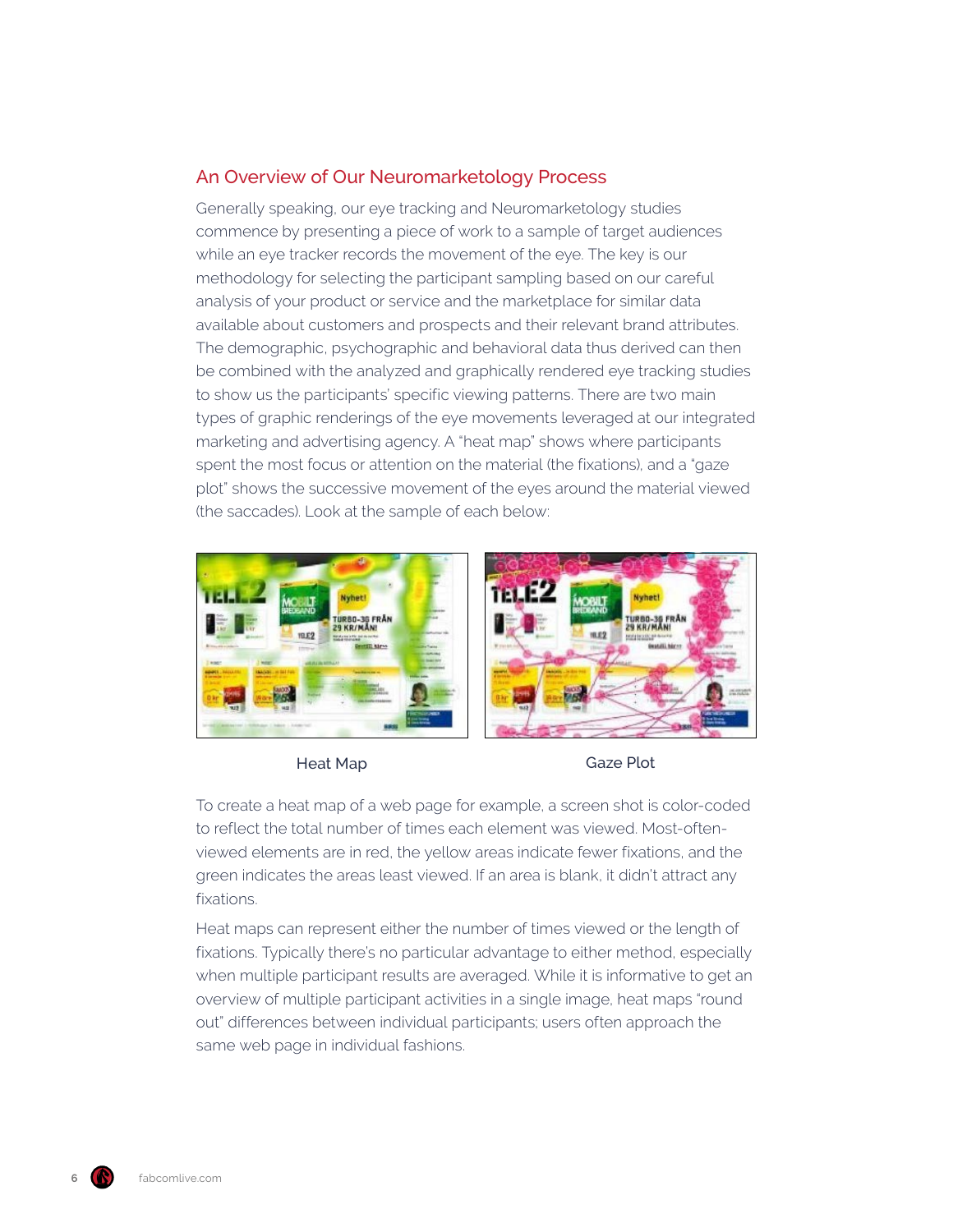Since usability and marketing success is determined by the success or failure of each individual user, gaze plots display a considerable amount of information that can be gained from recording individual users' viewing patterns. In a gaze plot, participant interaction with a page is illustrated as a series of dots, with each dot indicating one fixation. The size of each dot shows us the duration of that fixation, with larger dots indicating longer viewing. The dots are numbered to show the sequence of the fixations, and thin lines connect the dots to show the saccades as the participant's eyes moved from one location to the next.

Eye tracking and Neuromarketology provide valid data even though two people may look at the same page differently. It's simply a fact of website usability and something that would occur no matter what method of research was used. User interface designs are only valid within the context of actual use, so that's how they should be tested as well.

The main difference between studying website usability and Internet [advertising](https://www.fabcomlive.com/phoenix-marketing-advertising-agency-services/advertising-and-marketing-services) effectiveness is that although interactive ads exist, static display ads (like the ones in newspapers) are more common, and people don't interact with most of them the way they would with other features of a website. Consequently, when we test print ads with eye tracking, we rarely ask participants to accomplish specific tasks. Rather, print ads are just displayed on a monitor, and the eye tracker measures what elements attract the participants' eyes first and dwell time on the various areas of the ad.

Online ads featuring interactive drop-down menus or small games/ interactions should be tested like any other user interface—by giving participants a common task in order to see how they interact with the features.

For example, a quantitative eye tracking study may determine that it takes participants 6.2 minutes, on average, to purchase a ream of printer paper from a website, but a qualitative study may indicate that participants are confused as to how to select a delivery date for the paper due to a design flaw. Both are obviously interesting insights, but if the website owner wants to sell more paper, a qualitative study would be the best choice.

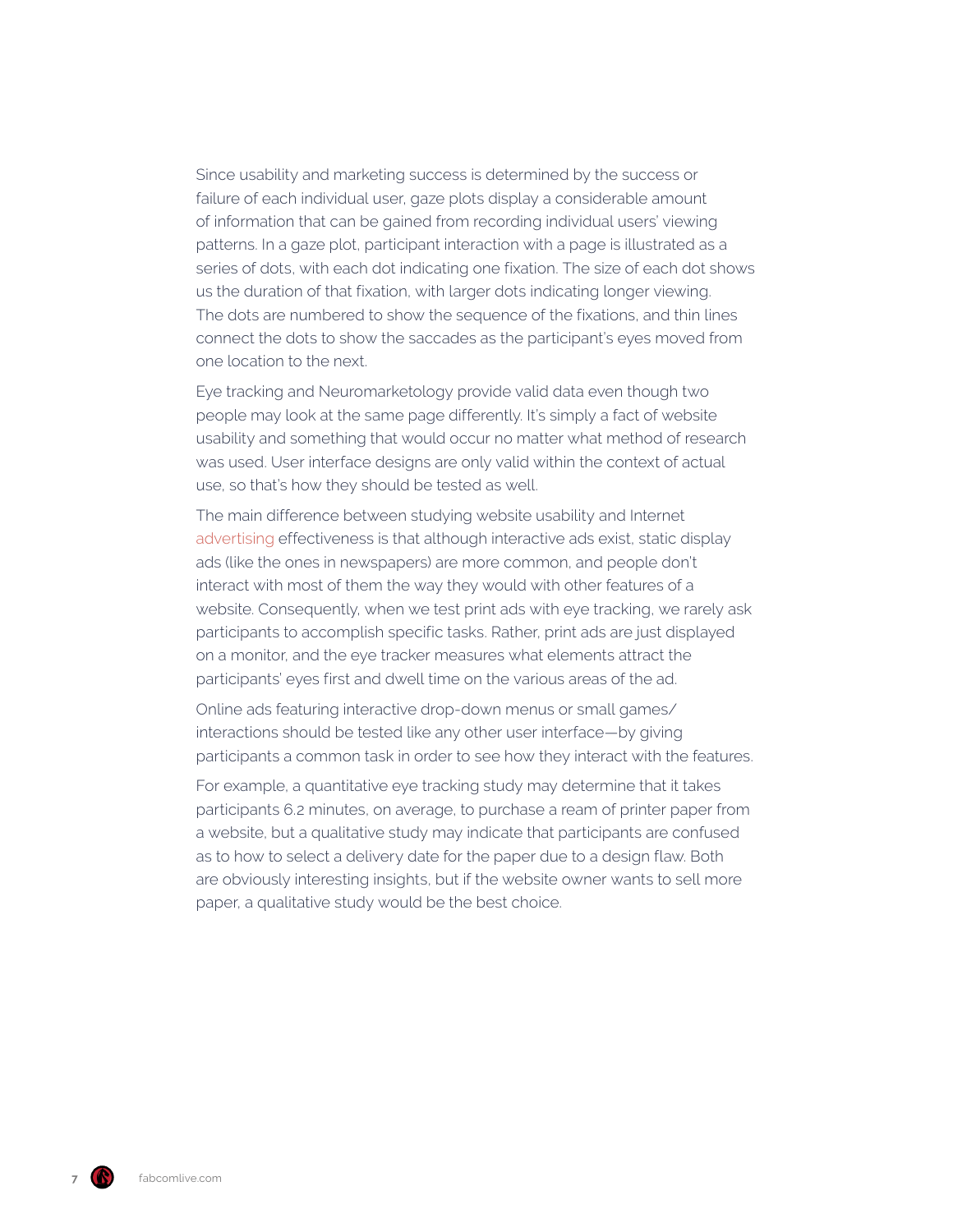### Choosing Your Online Research and Agency Partner—Eye Tracking or Otherwise

Another key to obtaining valid, actionable insights from eye tracking studies is to be sure that your research partner is following three important criteria:

- Representative participants (targeted demographics, psychographics, etc.)
- Real world task assignments
- Testing experience across a wide variety of interfaces. People look at a web page very differently depending upon whether they're just going past it as they attempt to achieve a goal somewhere else or they are looking at it for its own sake.

Many researchers gather worthless data by asking users to "look at this web page, and tell us what you think about it." This method isn't a real world task because consumers don't normally go to a website looking to analyze its design. Only web designers and invested stakeholders with something to say or prove do that. But if you ask people to look at a page to judge it, natural cognitive dissonance causes them to pay attention to design elements much more carefully and in detail than they would in their everyday use.

Sadly, much of the eye tracking research is conducted by simply showing one or two pages to participants and then reporting on how they looked at them. The very act of showing participants a specific page, as opposed to letting them navigate an entire website, biases how they will look at it. When participants are aware that researchers are assessing a specific page, they look at that page differently and more carefully than they would if that page were just one of many seen while going through a website.

Corporate politics (satisfying the vocal minority) consistently results in the ineffective, cluttered web design we are regularly asked to fix. Various people in an organization tend to have strong opinions about positioning web elements in what they think are coveted spots, even if they don't know what end user eye tracking could indicate are optimum. Designers are regularly ordered to jam too many elements into a specific position and pray that they will even be seen. Most likely, they will not be seen. If they are, it will not affect users. Companies establish strong, valid priorities between what they want users to do while on their site(s) and what real customers and prospects actually want to do. An effective, productive online presence is one where the most important features are easy for users to see and interact with. To create an effective online presence, marketers and designers need to stamp out the clutter and the "visual noise" of too much "stuff" that corporate politics cause.